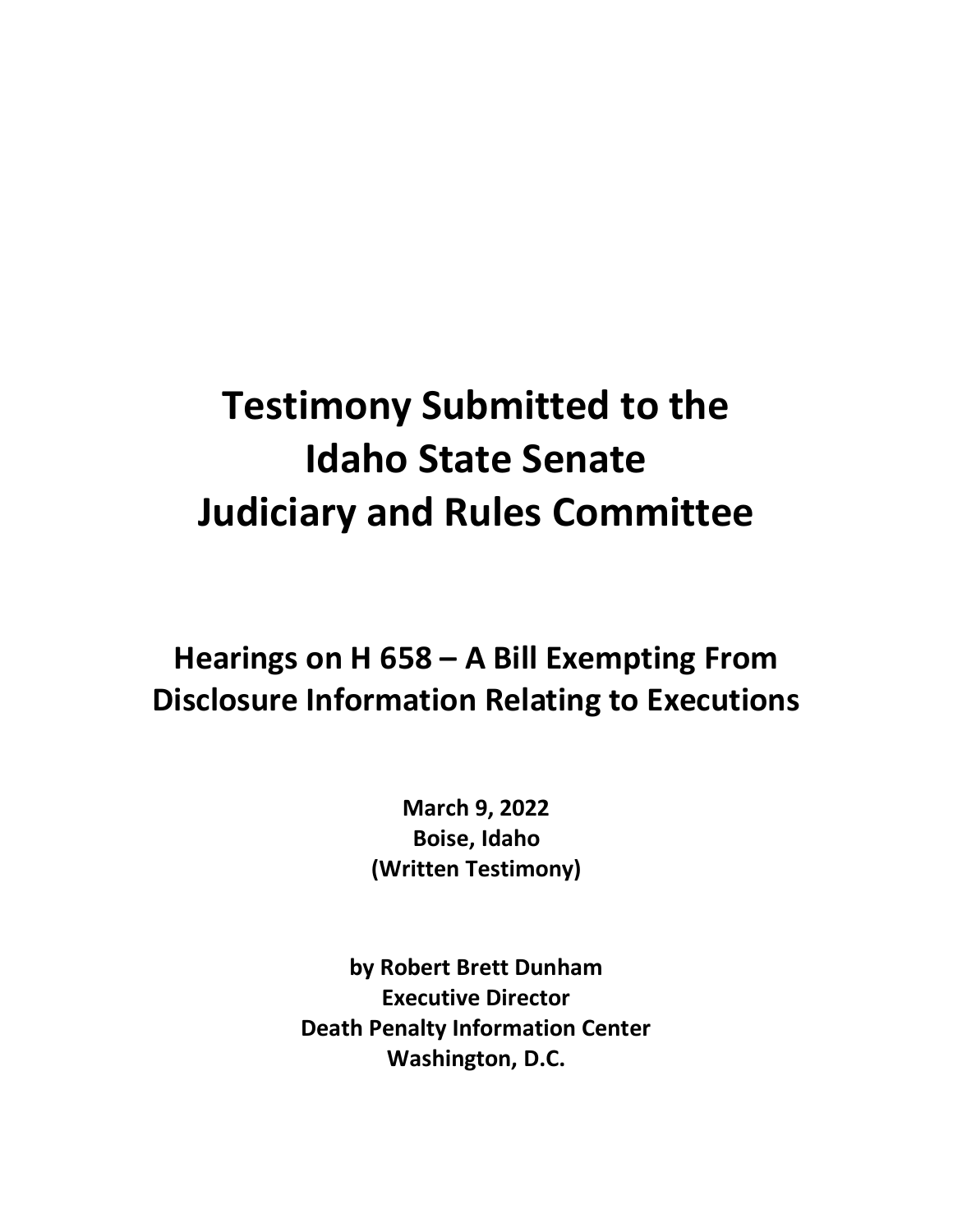Mr. Chairman, Members of the Committee: I want to thank the Committee for providing me this opportunity to testify on House Bill 658, concerning proposed changes in public access to information relating to executions in Idaho.

My name is Robert Dunham. I am the Executive Director of the Death Penalty Information Center.<sup>1</sup> DPIC is a national non-profit organization that provides information and analysis on issues related to capital punishment in the United States. The Center does not take a position for or against the death penalty, though we are critical of the way it is administered. We serve as a resource for those who are interested in capital punishment.<sup>2</sup>

One of the issues we have been following closely is transparency  $-$  or, more accurately, the lack of transparency  $-$  in the execution process in the United States. In November 2018, we published a major report on execution secrecy entitled, *[Behind the Curtain: Secrecy and the Death Penalty in the United](https://deathpenaltyinfo.org/files/pdf/SecrecyReport.pdf)  [States.](https://deathpenaltyinfo.org/files/pdf/SecrecyReport.pdf) 3* For your reference, I have submitted an electronic copy of the report along with my testimony. The report explains in depth why transparency in

<sup>&</sup>lt;sup>1</sup> Death Penalty Information Center, 1701 K Street, N.W., Suite 205, Washington, D.C. 20006. Phone: (202) 289-2275; web site: [www.deathpenaltyinfo.org;](http://www.deathpenaltyinfo.org/) email: rdunham@deathpenaltyinfo.org.

 $2$  Our website is one of the most widely used by those seeking information on the death penalty. The Library of Congress has chosen it as part of its archive on this issue. Justices of the United States Supreme Court and state supreme courts have cited the website as an authoritative source of death penalty information.

**<sup>3</sup>** Robin Konrad, BEHIND THE CURTAIN: SECRECY AND THE DEATH PENALTY IN THE UNITED STATES, Death Penalty Information Center (November 2018),

[https://documents.deathpenaltyinfo.org/pdf/SecrecyReport-2.f1560295685.pdf.](https://documents.deathpenaltyinfo.org/pdf/SecrecyReport-2.f1560295685.pdf)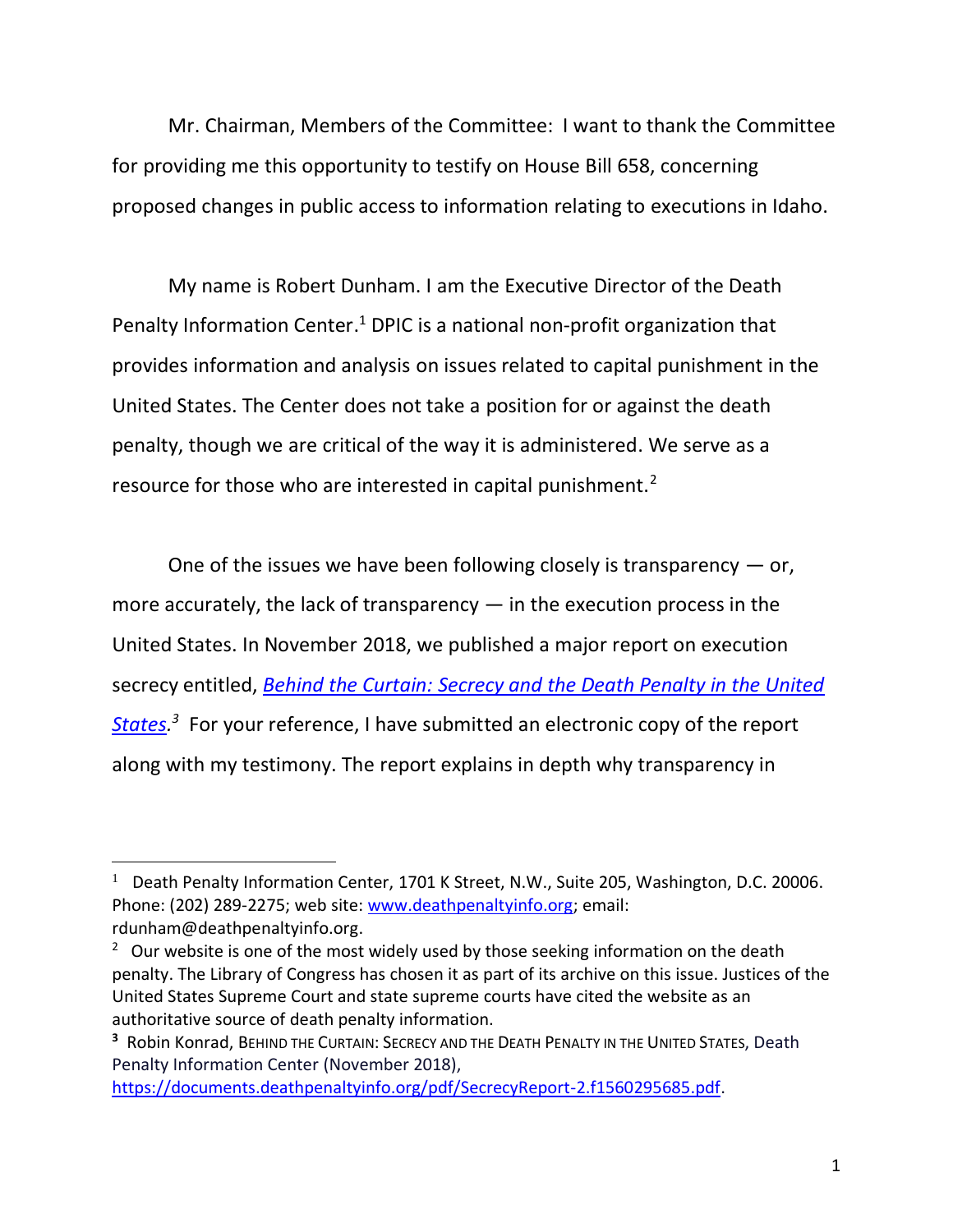executions is so important — not just as a vital principle of our democracy, but as a guarantor of good governance.

In preparing our secrecy report, we found that since January 2011, legislatures in thirteen states had enacted new secrecy statutes that conceal vital information about the execution process and others, including Idaho, had invoked existing laws, regulations, policies, or execution protocols to justify their refusal to disclose such information. This retreat into secrecy has occurred at the same time that states have conducted some of the most problematic executions in American history.<sup>4</sup>

States moved to lethal injection from more overtly violent methods of execution in an attempt to make the execution process more humane. But instead, there have been frequent reports of prisoners who were still awake and apparently experiencing suffocation and excruciating pain after they were supposed to be insensate. These problems have intensified with the use of inappropriate execution drugs and drugs supplied by compounding pharmacies with questionable business practices. Numerous eyewitness reports tell of executions gone amiss, with problems including labored breathing, gasping, heaving, writhing, convulsing, vomiting, clenched hands, and prisoners saying that their body is burning. And the states' responses to these problems have undermined public confidence in capital punishment and in whether states can be trusted to competently carry it out.

<sup>4</sup> Death Penalty Information Center, *Botched Executions*, [https://deathpenaltyinfo.org/executions/botched-executions.](https://deathpenaltyinfo.org/executions/botched-executions)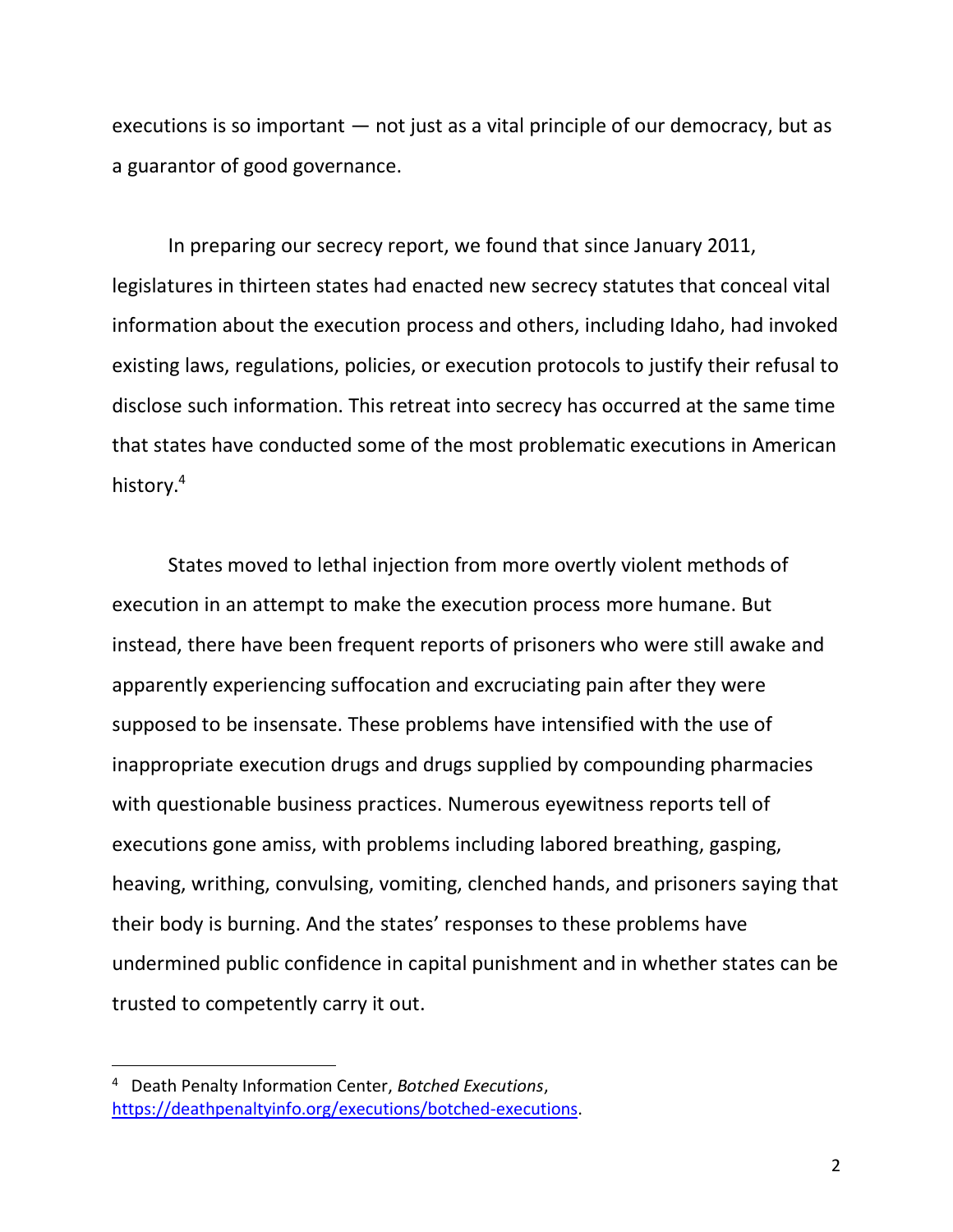In a number of executions — most recently Oklahoma's execution of John Grant last October<sup>5</sup>  $-$  state officials denied that the execution was problematic, asserting that all had proceeded according to protocol. In some of these cases, however, the observations of neutral witnesses exposed those representations as verifiably false. Coupled with persistent questions about government misconduct and ineptitude in secret government efforts to obtain execution drugs, the misrepresentations about things eyewitnesses could see for themselves raised additional serious questions about what may have occurred elsewhere in the execution process that the public was unable to observe.

That includes questionable conduct in trying to obtain execution drugs, which has been disturbingly frequent. Here are just a few involving the purchase of Idaho's execution drug of choice: compounded pentobarbital. In 2013, Missouri sent a corrections official across state lines to Oklahoma with an envelope containing \$11,000 in cash<sup>6</sup> to purchase pentobarbital from an anonymous compounding pharmacy, later identified as The Apothecary Shoppe. <sup>7</sup> The

<sup>5</sup> Death Penalty Information Center, *Eyewitnesses Report John Grant Experienced Repeated 'Full-Body Convulsions' and Vomited During Execution; Oklahoma Says Execution was Carried Out 'Without Complication'*, October 29, 2021,

[https://deathpenaltyinfo.org/news/eyewitnesses-report-john-grant-experienced-repeated-full](https://deathpenaltyinfo.org/news/eyewitnesses-report-john-grant-experienced-repeated-full-body-convulsions-and-vomited-during-execution-oklahoma-says-execution-was-carried-out-without-complication)[body-convulsions-and-vomited-during-execution-oklahoma-says-execution-was-carried-out](https://deathpenaltyinfo.org/news/eyewitnesses-report-john-grant-experienced-repeated-full-body-convulsions-and-vomited-during-execution-oklahoma-says-execution-was-carried-out-without-complication)[without-complication.](https://deathpenaltyinfo.org/news/eyewitnesses-report-john-grant-experienced-repeated-full-body-convulsions-and-vomited-during-execution-oklahoma-says-execution-was-carried-out-without-complication)

<sup>6</sup> Death Penalty Information Center, *In Missouri, Testimony About Secret Cash Payments for Execution Drugs*, February 12, 2014, [https://deathpenaltyinfo.org/news/in-missouri-testimony](https://deathpenaltyinfo.org/news/in-missouri-testimony-about-secret-cash-payments-for-execution-drugs)[about-secret-cash-payments-for-execution-drugs.](https://deathpenaltyinfo.org/news/in-missouri-testimony-about-secret-cash-payments-for-execution-drugs)

<sup>7</sup> Death Penalty Information Center, *Missouri Execution Drug Supplier Being Sold After Committing Nearly 2,000 Violations of Pharmacy Regulations*, April 25, 2016, [https://deathpenaltyinfo.org/news/missouri-execution-drug-supplier-being-sold-after](https://deathpenaltyinfo.org/news/missouri-execution-drug-supplier-being-sold-after-committing-nearly-2-000-violations-of-pharmacy-regulations)[committing-nearly-2-000-violations-of-pharmacy-regulations.](https://deathpenaltyinfo.org/news/missouri-execution-drug-supplier-being-sold-after-committing-nearly-2-000-violations-of-pharmacy-regulations)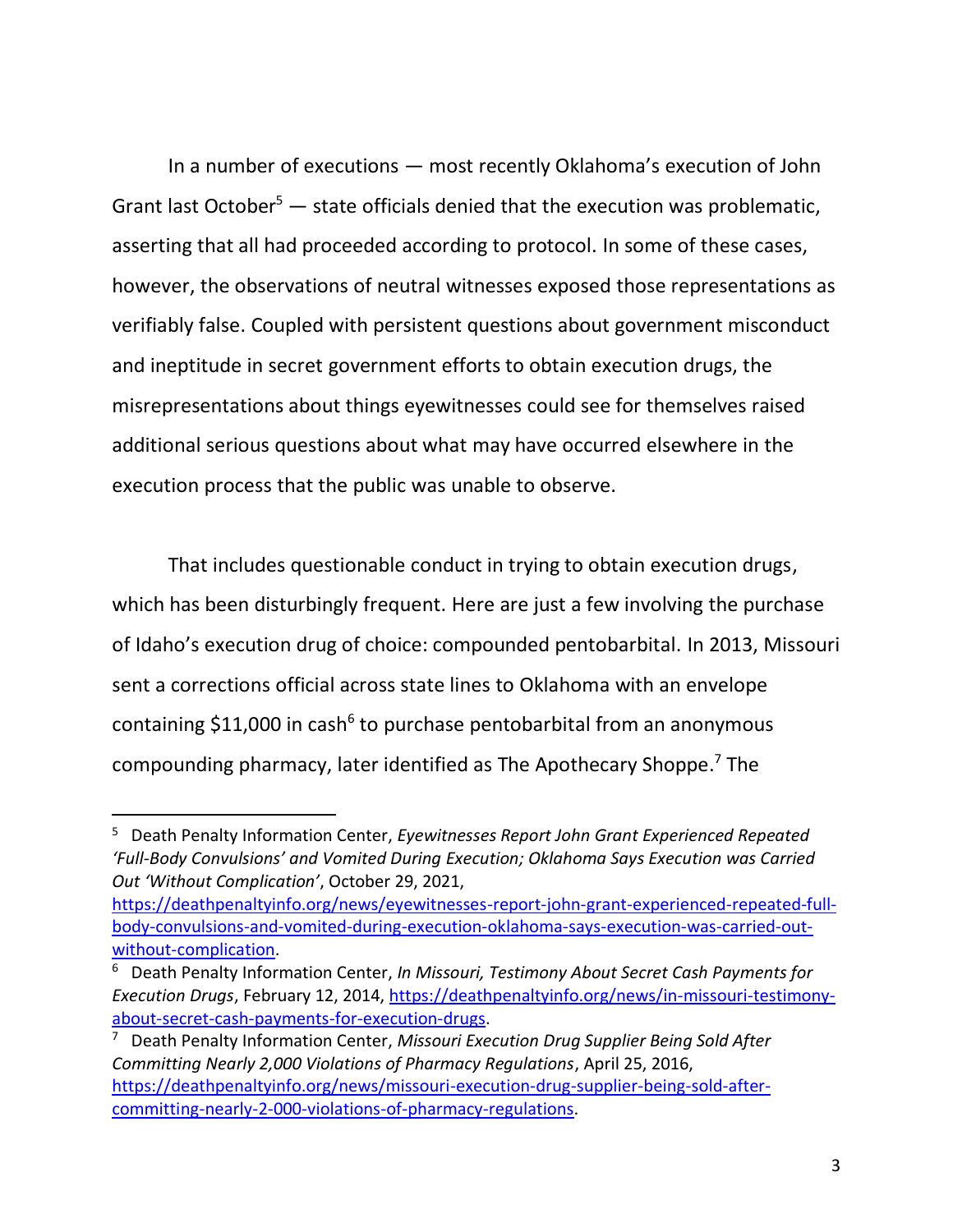pharmacy, based in Tulsa, was not licensed to sell drugs in Missouri. Health inspectors found that the drug compounder had committed "significant" violations of pharmacy regulations, including engaging in questionable potency, disinfecting, and sterilization practices. State investigators witnessed improper refrigeration, storage, and sterilization practices at the pharmacy and caught the company producing drugs without legitimate medical need, improperly expanding drug expiration dates, and operating during periods in which its lab was not certified. The company admitted to 1,892 violations of pharmacy regulations, was told to recall its products and cease compounding new drugs until it complied with regulations, and its license and the license of its head pharmacist were placed on five years' probation.

After the media discovered the identity of The Apothecary Shoppe, Missouri carried out seventeen executions between 2014 and 2017 using supplies of pentobarbital it secretly obtained from a suburban St. Louis compounding pharmacy named Foundation Care. <sup>8</sup> The Food and Drug Administration had classified Foundation Care as "high risk" because of repeated serious health violations. Missouri reportedly paid Foundation Care more than \$135,000 for execution drugs, and employed clandestine meetings, code names, and undocumented cash payments in an attempt to conceal the pharmacy's identity.

<sup>8</sup> Death Penalty Information Center, *Missouri Executed 17 Prisoners With Drugs Secretly Obtained From 'High-Risk' Pharmacy Cited for Hazardous Practices*, February 21, 2018, [https://deathpenaltyinfo.org/news/missouri-executed-17-prisoners-with-drugs-secretly](https://deathpenaltyinfo.org/news/missouri-executed-17-prisoners-with-drugs-secretly-obtained-from-high-risk-pharmacy-cited-for-hazardous-practices)[obtained-from-high-risk-pharmacy-cited-for-hazardous-practices.](https://deathpenaltyinfo.org/news/missouri-executed-17-prisoners-with-drugs-secretly-obtained-from-high-risk-pharmacy-cited-for-hazardous-practices)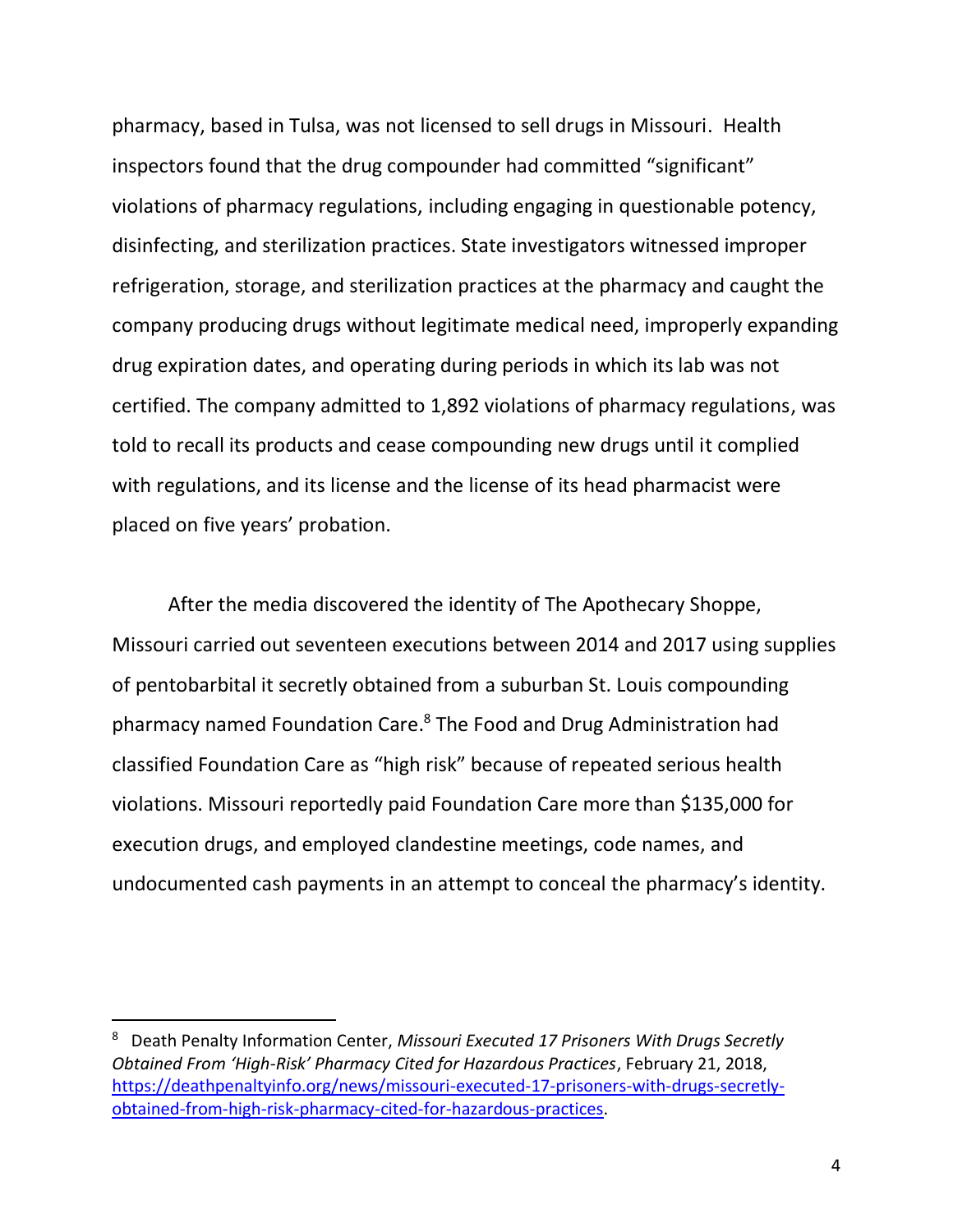Foundation Care first came to the attention of FDA investigators after a doctor complained to the agency that a patient he was treating had developed "a 'life threatening' illness" after taking a drug that had been prepared by the pharmacy. At that time, the investigators found that the pharmacy had shipped drugs to patients without conducting tests for sterility and bacteria, and a lab sample revealed drugs that had been contaminated with bacteria. In 2013, the FDA designated Foundation Care as a "high-risk" compounding pharmacy. A second inspection of the company that year found "multiple examples" of practices that could lead to contamination and that Foundation Care had failed to "assure that drug products conform to appropriate standards of identity, strength, quality and purity." In a February 2014 letter to the Missouri Board of Pharmacy, the FDA warned that Foundation Care's practices "could lead to contamination of drugs, potentially putting patients at risk."

Employees of the company also alleged that Foundation Care had engaged in illegal practices and numerous manufacturing improprieties. Two former senior employees of the company—including the head of pharmacy operations—alleged in a lawsuit that Foundation Care violated government regulations by reselling drugs returned by patients, intentionally omitting the names of ingredients in drugs it prepared, and failing to notify other states about a \$300,000 settlement with Kansas over allegations of Medicaid fraud. Another suit by a former employee alleged that she was fired after complaining to her supervisors and the Missouri Board of Pharmacy about "serious operational violations."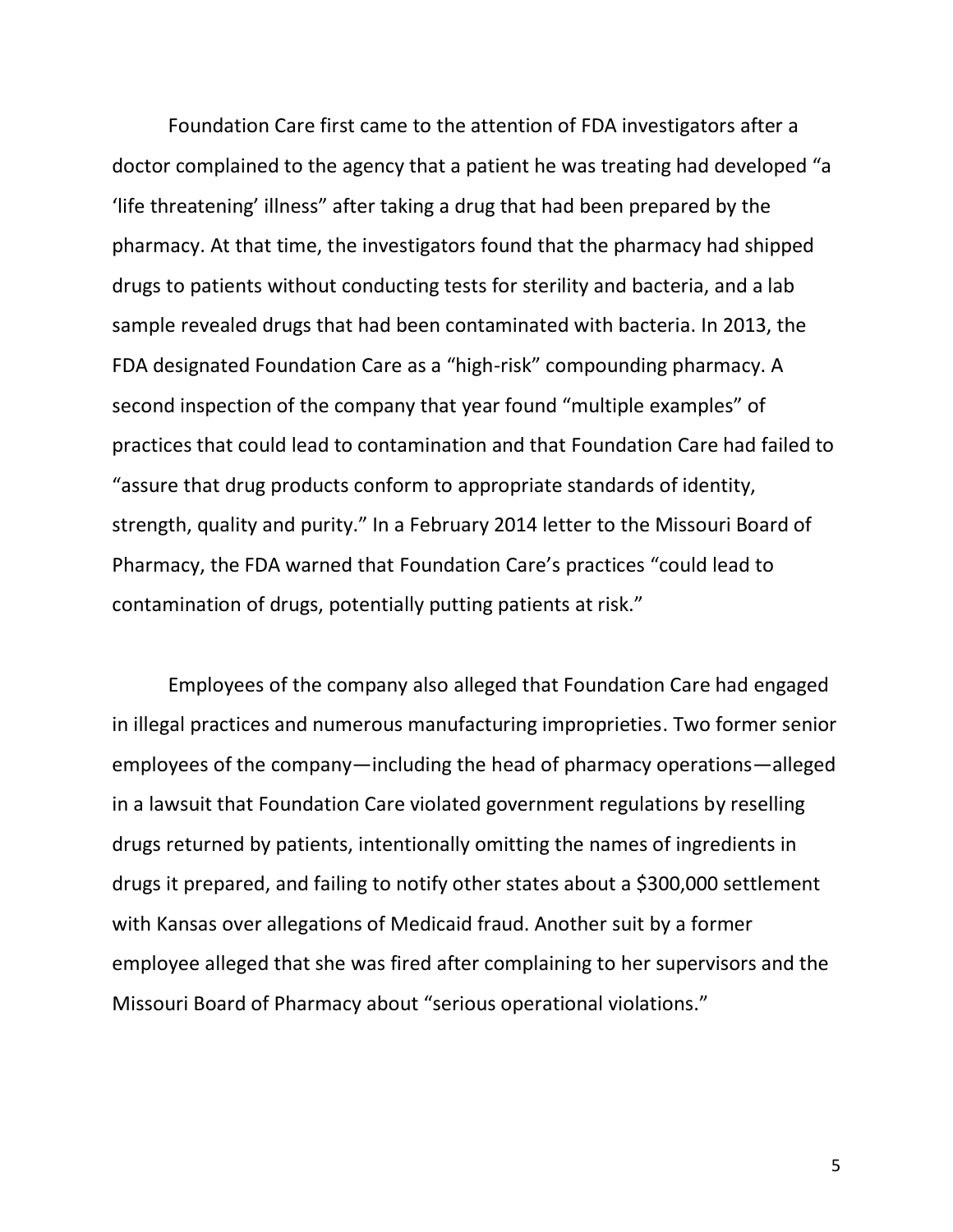Texas also has secretly purchased compounded pentobarbital from questionable sources.<sup>9</sup> From 2015 to 2018, the Texas Department of Criminal Justice obtained execution drugs from the Greenpark Compounding Pharmacy, a Houston-based compounding pharmacy that the Texas State Board of Pharmacy had cited for 48 violations in the preceding eight years and whose license was on probation. The violations included stocking expired drugs, improper preparation of IV solutions, and inadequate sanitary practices.

Greenpark's license was put on probation in November 2016 after it botched a prescription for three children, sending one of them to the hospital for emergency care. Instead of providing the children lansoprazole, a drug to treat high levels of stomach acid, the pharmacy gave them lorazepam, an anti-anxiety drug similar to Xanax. A pharmacy technician was found to have forged qualitycontrol documents relating to the incident. Of the 200 compounding pharmacies licensed in Texas, Greenpark was one of only eight whose license was on probation or revoked.

Greenpark's tainted safety history was discovered at the same time that medical experts noticed from the last words of executed prisoners that the drugs being used in the executions may have been outdated or impure. Five of the prisoners executed in Texas in 2018 indicated that they experienced burning after the pentobarbital was injected. In January 2018, as the state executed Anthony

<sup>9</sup> Death Penalty Information Center, *Investigation Reveals Texas Obtained Possibly Tainted Execution Drugs from Pharmacy With Tainted Safety Record*, November 29, 2018, [https://deathpenaltyinfo.org/news/investigation-reveals-texas-obtained-possibly-tainted](https://deathpenaltyinfo.org/news/investigation-reveals-texas-obtained-possibly-tainted-execution-drugs-from-pharmacy-with-tainted-safety-record)[execution-drugs-from-pharmacy-with-tainted-safety-record.](https://deathpenaltyinfo.org/news/investigation-reveals-texas-obtained-possibly-tainted-execution-drugs-from-pharmacy-with-tainted-safety-record)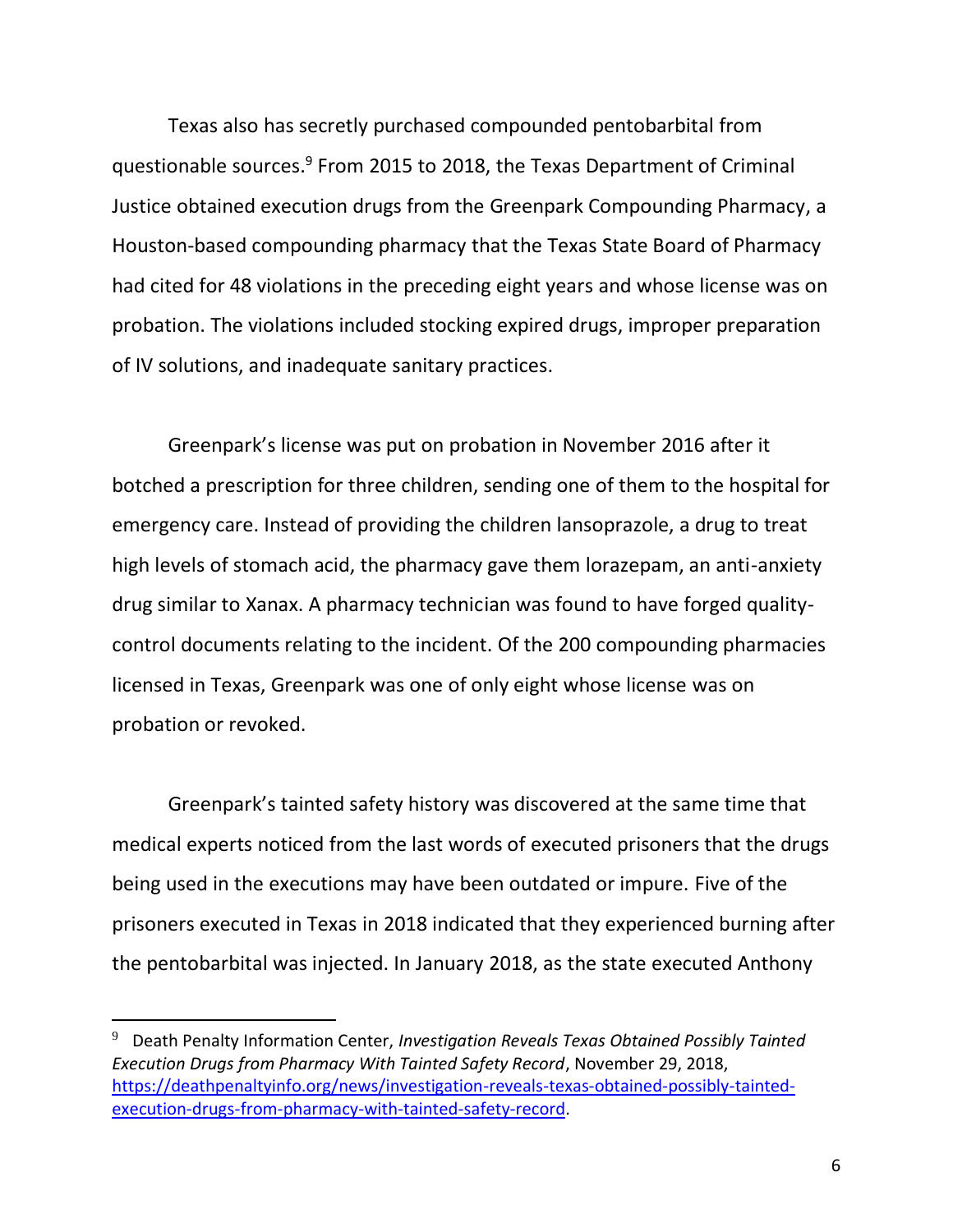Shore, he called out, "I can feel that it does burn. Burning!" Juan Castillo, Troy Clark, Christopher Young, and Danny Bible all said the drug burned or hurt during their executions. A sixth prisoner, William Rayford, was observed writhing and shaking on the gurney after the drug injection.

The last words of Rodney Berget, executed by South Dakota in October 2018 with pentobarbital believed to have been obtained from Texas, were "Is it supposed to feel like that?"<sup>10</sup> Dr. David Waisel, an anesthesiologist and Harvard Medical School professor, wrote in a 2016 affidavit, "Improper compounding and testing procedures may leave fine particles undetectable by the naked eye in the solution, or larger particles that would not be detected by an untrained eye. These particles can cause great irritation to the vein, resulting in extraordinary pain."

Nor is Idaho beyond reproach for its conduct in obtaining execution drugs, as documents released only as a result of a court order have made very clear. Idaho prison officials have engaged in cloak and dagger practices, including twice sending corrections employees across state lines to make cash purchases of controlled substances intended for executions, actively concealing the intended use of the drugs, manipulating state records to cover up their activities, and

<sup>&</sup>lt;sup>10</sup> Danielle Ferguson, 'Is it supposed to feel like that?': Berget execution transcript released, Argus Leader, November 13, 2018,

[https://www.argusleader.com/story/news/crime/2018/11/13/rodney-berget-execution](https://www.argusleader.com/story/news/crime/2018/11/13/rodney-berget-execution-transcript-south-dakota-dealth-penalty/1990523002/)[transcript-south-dakota-dealth-penalty/1990523002/.](https://www.argusleader.com/story/news/crime/2018/11/13/rodney-berget-execution-transcript-south-dakota-dealth-penalty/1990523002/)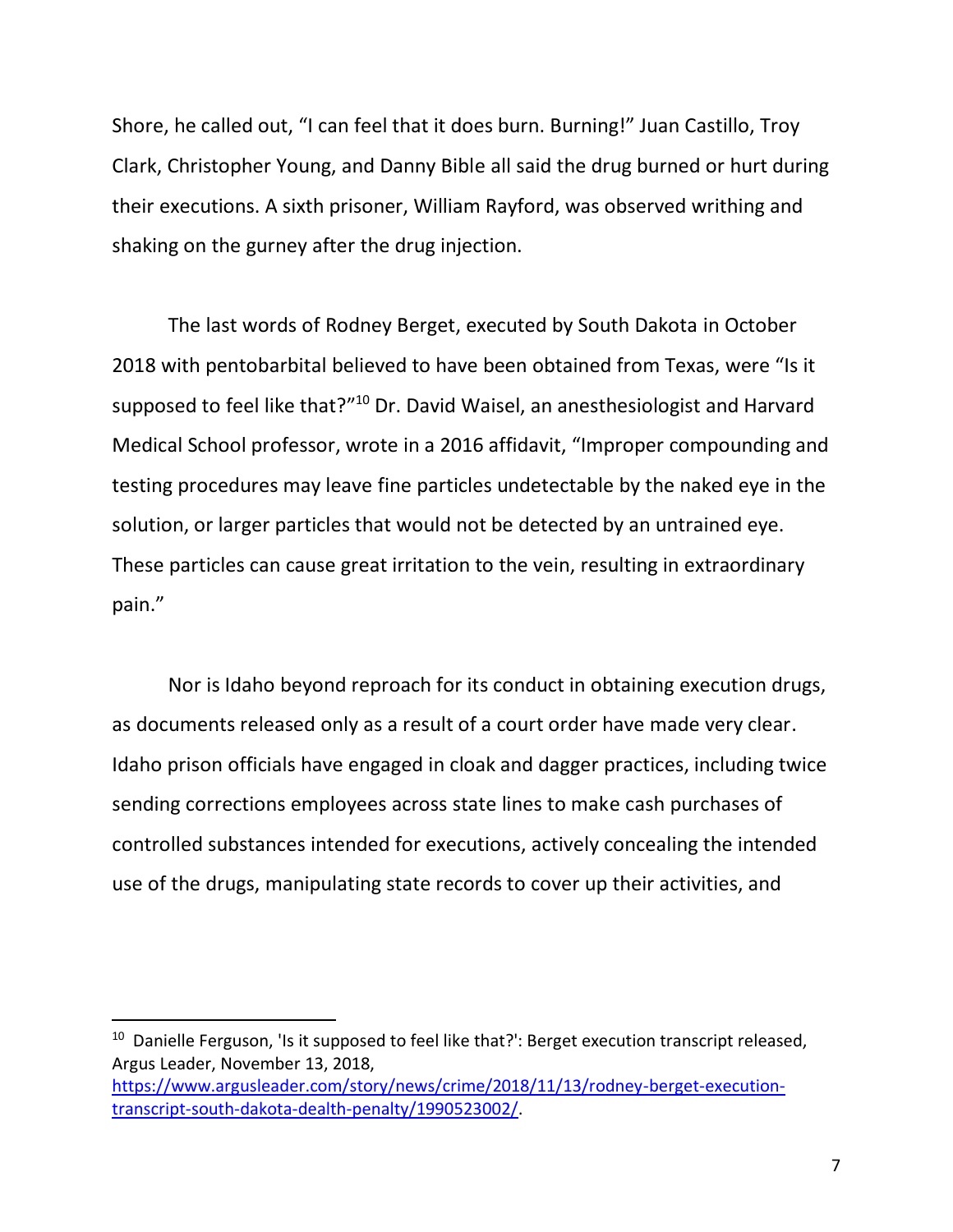acting in bad faith to stonewall public records requests for execution-related information. 11

In 2011, the Idaho Department of Correction used a pharmacist from a psychiatric treatment center that was part of the Idaho Department of Health and Welfare network as the ghost purchaser of drugs to execute Paul Rhoades in 2011. The IDHW confirmed to the *Idaho Statesman* that IDHW had "requested a clinical pharmacist employee travel to Salt Lake City in November 2011 to pick up pentobarbital from a pharmacy for the state of Idaho." We know from IDOC deposition testimony that IDOC paid "upward of \$10,000 in cash" for the out-ofstate drug purchase.

To execute Richard Leavitt in 2012, IDOC chartered a private plane at a cost of \$2,448 and sent two IDOC officials with a suitcase containing \$15,000 in cash to Tacoma, Washington where they exchanged money for drugs in a Walmart shopping center parking lot. They bought compounded pentobarbital from pharmacist Kim Burkes, the owner of the Union Avenue Compounding Pharmacy. How reputable was that drug source? The *Idaho Statesman* reports that "In February 2017, the Washington Department of Health placed Burkes' pharmacist's license on probation for one year for repeat inspection violations in 2015 and 2016," including for stocking expired drugs. She was the second

<sup>&</sup>lt;sup>11</sup> Death Penalty Information Center, *Investigative Report: Idaho Records Reveal State's Efforts to Conceal Ghost Purchase of Execution Drugs and Out-of-State Cash Payment to Pharmacy With Dubious Regulatory History*, January 21, 2022,

[https://deathpenaltyinfo.org/news/investigative-report-idaho-records-reveal-states-efforts-to](https://deathpenaltyinfo.org/news/investigative-report-idaho-records-reveal-states-efforts-to-conceal-ghost-purchase-of-execution-drugs-and-out-of-state-cash-payment-to-pharmacy-with-dubious-regulatory-history)[conceal-ghost-purchase-of-execution-drugs-and-out-of-state-cash-payment-to-pharmacy-with](https://deathpenaltyinfo.org/news/investigative-report-idaho-records-reveal-states-efforts-to-conceal-ghost-purchase-of-execution-drugs-and-out-of-state-cash-payment-to-pharmacy-with-dubious-regulatory-history)[dubious-regulatory-history.](https://deathpenaltyinfo.org/news/investigative-report-idaho-records-reveal-states-efforts-to-conceal-ghost-purchase-of-execution-drugs-and-out-of-state-cash-payment-to-pharmacy-with-dubious-regulatory-history)